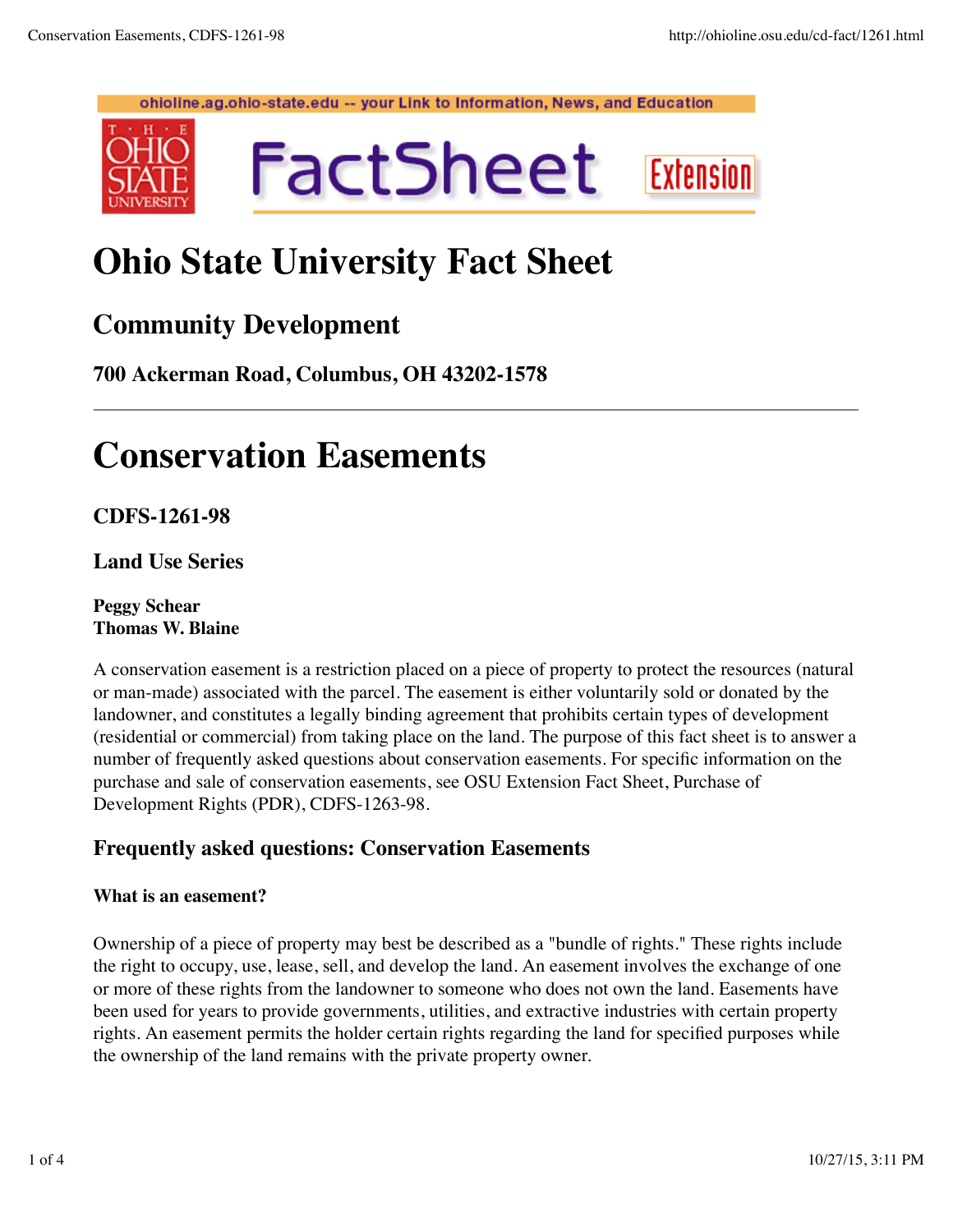#### **What is a conservation easement?**

A conservation easement is designed to exclude certain activities on private land, such as commercial development or residential subdivisions. Its primary purpose is to conserve natural or man-made resources on the land. The easement itself is typically described in terms of the resource it is designed to protect (e.g., agricultural, forest, historic, or open space easements).

The easement is a legally binding covenant that is publicly recorded and runs with the property deed for a specified time or in perpetuity. It gives the holder the responsibility to monitor and enforce the property restrictions imposed by the easement for as long as it is designed to run. An easement does not grant ownership nor does it absolve the property owner from traditional owner responsibilities, i.e. property tax, upkeep, maintenance, or improvements.

#### **What does an agricultural easement cover?**

An agricultural easement is a specific type of conservation easement, designed to protect land from development and insure that the use of the land will remain conducive to agriculture in the future. Agricultural easements are designed to meet the needs of the property owner. They may include provisions for limited development for buildings such as barns, and housing for children and grandchildren who wish to stay on the farm. They may exclude certain sections of the farm from the easement entirely. As with other types of conservation easements, agricultural easements basically limit or prohibit the land from being developed for residential or industrial purposes regardless of who owns the land in the future.

#### **What are the tax implications of conservation easements?**

If an easement is granted in perpetuity as a charitable gift, some federal income and estate tax advantages usually accrue. These tax savings may be substantial, and are often cited as a major factor in landowners' decisions to donate easements. The 1997 federal tax law specifies estate easement donation options for farms within 25 miles of a metropolitan area. Property tax benefits are state and locally determined and may vary. Contact an attorney knowledgeable about land-use law for specific tax implications.

#### **Who can grant a conservation easement?**

The owner of the property is the only one who can decide to place a conservation easement on his or her property. When a property is owned by several individuals, all owners must agree to place the easement. If the property is mortgaged, the mortgage holder must also be in agreement for the easement to be placed. A conservation easement is a voluntary land-protection tool that is privately initiated.

#### **Who holds the easement?**

A conservation easement is designed to protect a property according to the owner's wishes. Since the easement is generally granted in perpetuity, it is necessary for an outside party to be responsible for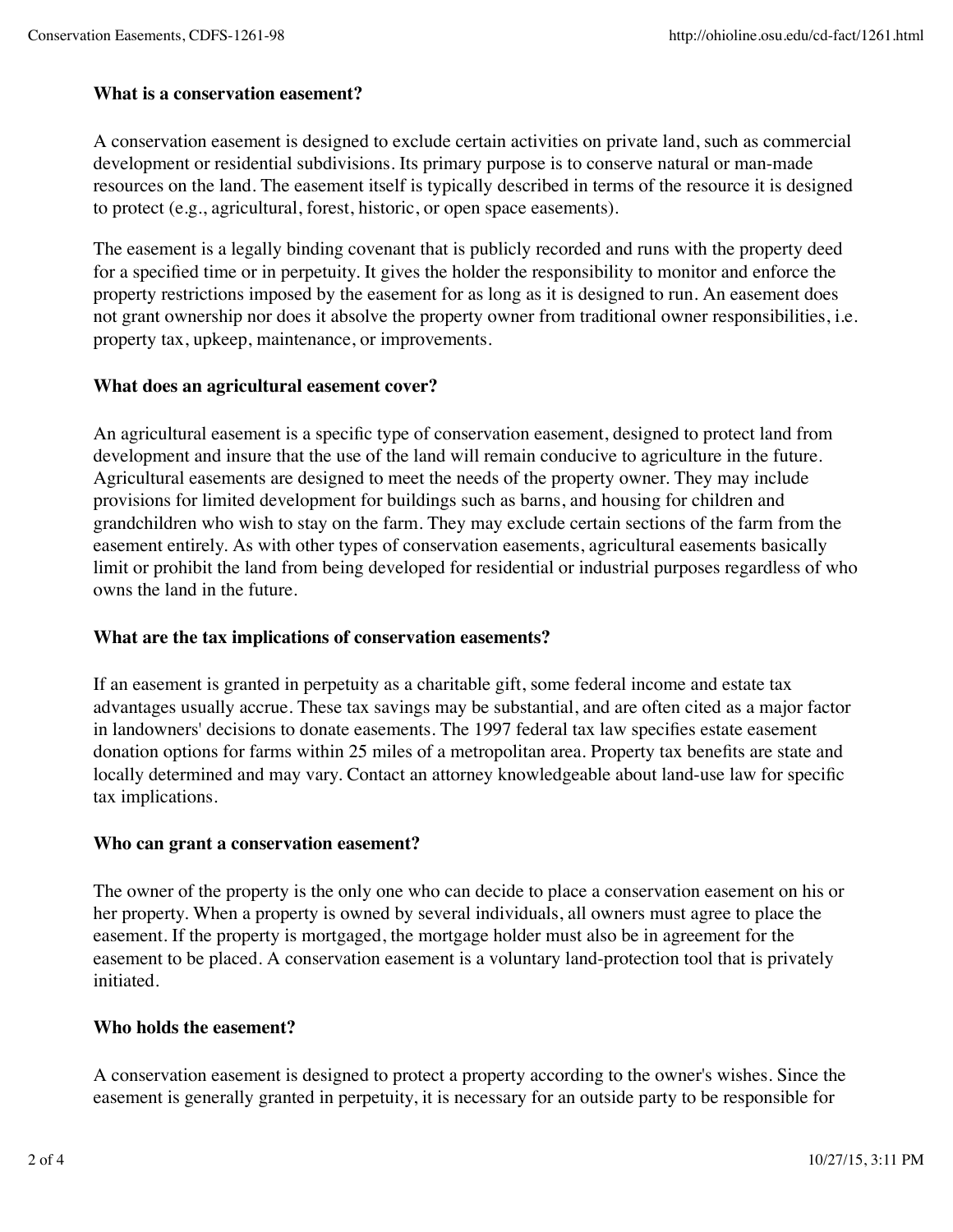the monitoring and maintenance of the easement. The outside party "holds" the easement and is required to monitor and enforce the adherence of current and future property owners to the terms of the easement.

Typically, easements are held by local government agencies, land trusts (see OSU Extension Fact Sheet, Land Trusts, CDFS-1262-98) or other nonprofit organizations designed to hold them. Since the monitoring and maintenance of easements requires personnel inputs in perpetuity, easement donors often are required to provide financial support for the easement if it is held by a nonprofit organization. Designating both a government agency and a nonprofit or land trust as co-holders of the easement is an alternative selected in many easements and may be required in certain public programs wherein the easements are purchased by a government preservation program or organization.

#### **Is land under a conservation easement considered public property?**

The easement can restrict or permit certain public uses of the land. An easement does not have to permit public access at all. The decision to allow public access is left to the individual property owner who places the easement on the property. It is important to emphasize that land covered by a conservation easement is still privately held land, with the only restrictions on land use being those desired by the owner who places the easement on the property.

Certain government initiated easement programs may require some public accessibility in order to meet tax requirements so it is necessary to investigate the public access requirements before writing the easement.

#### **What are the responsibilities of the easement holder?**

Whether the easement holder is a public or nonprofit organization, the holder has the responsibility to enforce the requirements stipulated in the easement. This responsibility generally includes:

- Establishing baseline documentation through ensuring that the language of the easement is clear a. and enforceable, developing maps, property descriptions and baseline documentation of the property's characteristics.
- Monitoring the use of the land on a regular basis. This may require personal visits to the b. property to ensure that easement restrictions are being upheld.
- c. Providing information and background data regarding the easement to new or prospective property owners.
- d. Establishing a review and approval process for land activities stipulated in easement.
- e. Enforcing the restrictions of the easement through the legal system if necessary.
- f. Maintaining property/easement related records.

#### **Where can I get more information about conservation easements?**

American Farmland Trust, 1920 N St. NW, Suite 400, Washington, DC 20036 phone 202-659-5170

Land Trust Alliance, 1319 F St. NW, Suite 501, Washington, DC 20004 phone 202-638-4725